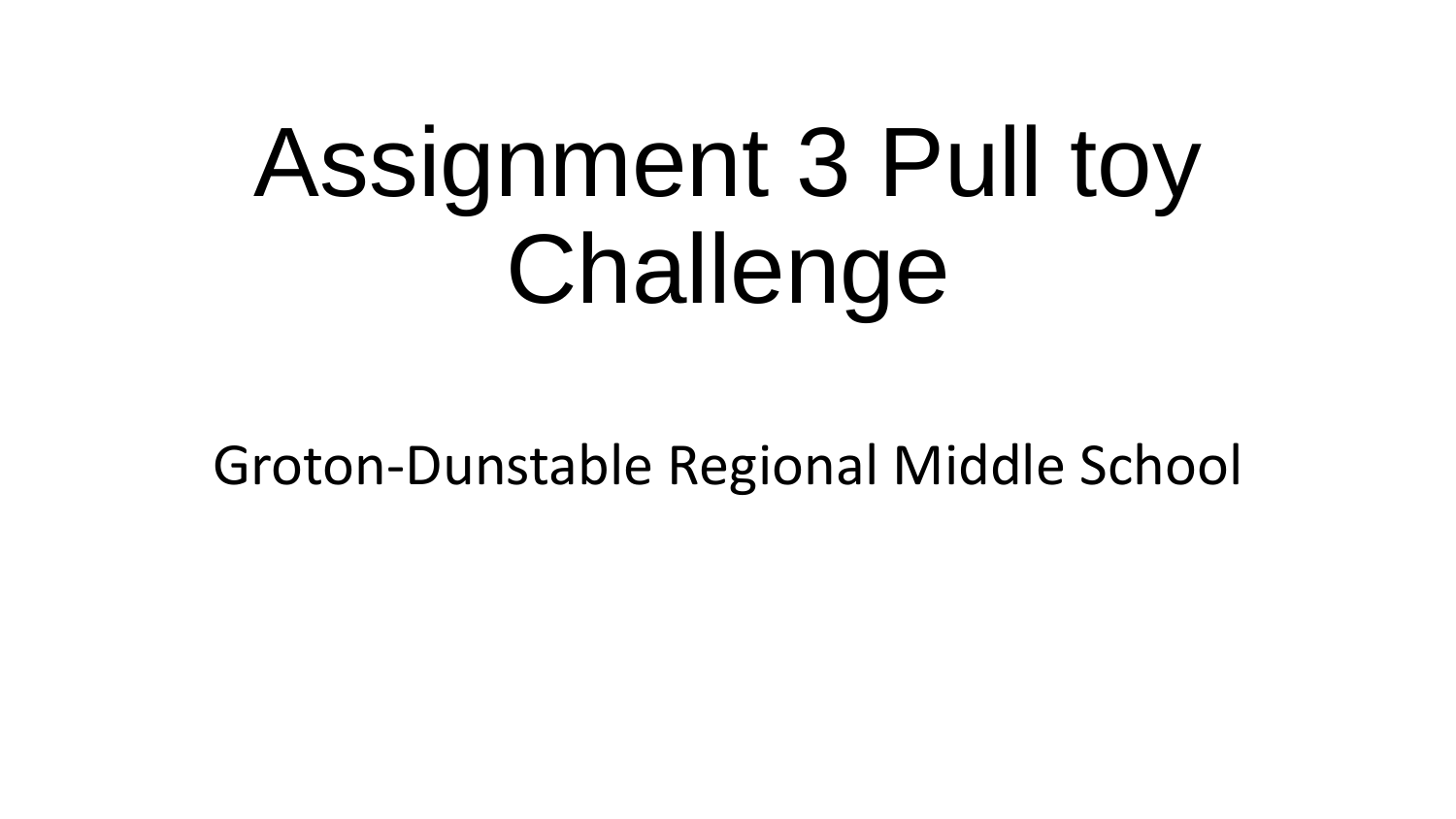#### Our Design Process:

Our Pooh pull toy was a trial and error sort of project. At the start we struggled at finding the right sized base where the axel reached both sides so that both wheels could turn together. We solved this problem by putting two metal base plates together instead of just one. We held them both together through screws. After this problem our building process went well, we installed our wheels onto our baseplate and they all spinned freely. We installed them by putting on bearings, and knut's to secure them in place and help them spin smoother. On one of our wheel in put a gear on the axel so that they spun together, so that when the wheels spun, so did the gear. This is part of our gear system. Then we just had to install our tower where our moving Pooh Bear would go. We secured a piece of metal to the baseplate through screws, knuts, and spacers. At this point, all we need to do is print out an photo of Pooh Bear, and install our final gear and resize the chain to fit so that both gears spin together. Just like our other gear, we used bearings, an axel, and a spacer to tightly secure the gear, bracket, and cam so that it'll allow the wheel of the follower would move up and down allowing the motion of pooh bear. We secured the bracket once again with screws and nuts. After that, we were practically done with our pull toy, we printed out our photo of pooh bear eating honey, and taped it onto the follower and metal piece so that pooh bear would move along with the gear chain. After this, we printed and also installed out quote, and tied a piece of string as our rope to pull our pull toy. This finishes up our pooh bear pull toy!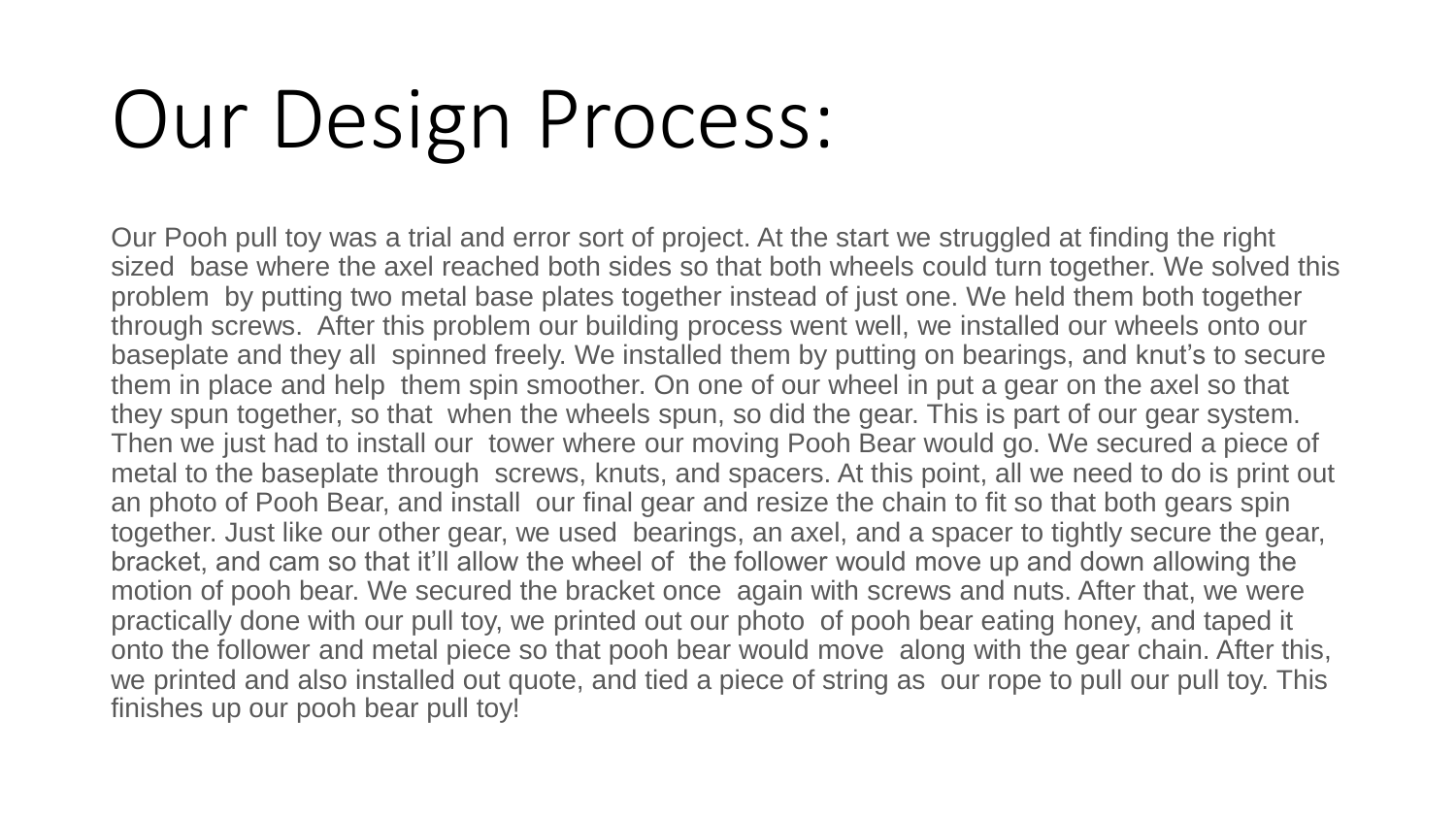## Drawings/sketches





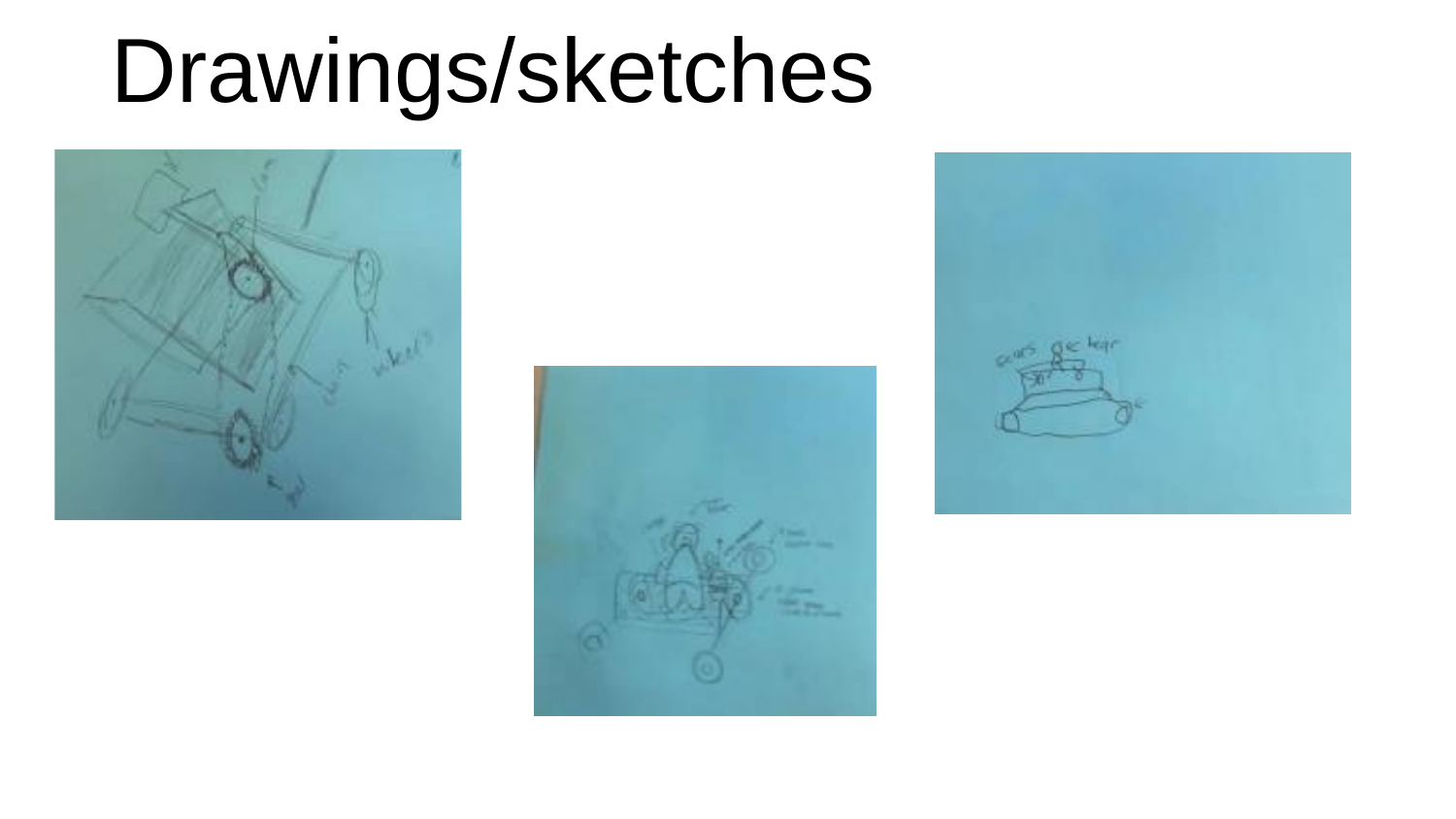## Final drawing/ design



#### **Pull Toy Design Brief Template**

Citerii.

Walcoart

**Elablicity** 

**Target Corroumer** 

Ages: 3 - 113

**Genigmer(e)** 

**Problem Statement** 

latestly the design proteon or opportunity and create a state statement to surstrainted it. com a wid and a have retous to keep me accuring. a med forecasing that's every set many which my amazone is up, manying Design Statement is police with

Crants a statement that bradle describes the normal policy) data that can address the proteining w.copera.ney.

Drugs, tried and scope and been a one-precipal my year. Seen harm means shopped possible macring free long. **Criteria sed Constraints** 

fidentify and incertaria and spratrains for the emage precises or opportunity.

over soon it cars such link work in with a sheet increase percents, from deep looked with also wants, medaling by the in since chapter in Debugesbesungel School

Use your Dateway Notebook to installe a deserted description of the Design Presence. Summarize your work dering each page of the process. In Disk- does members (without work, statuton, CAD drawings, images) to superif your songs.

man type Design and Modeling Copyright 3.1 Percepts to The Design Bred in this important I haven marked 1.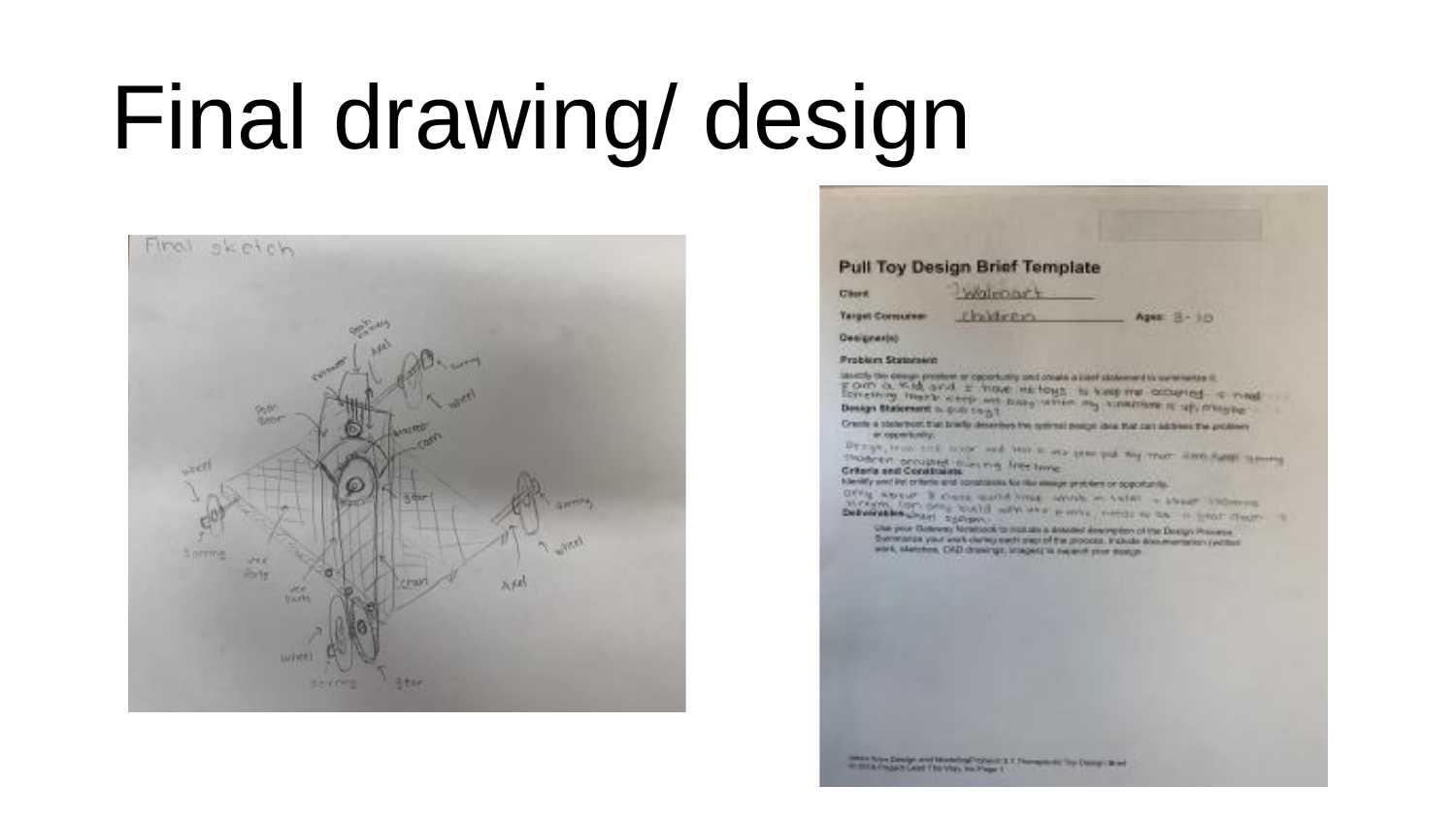#### Decision Matrix:

| Criteria | 4 anneet,<br><b>System</b> | Bulling | methan             | Voqeta.      | <b>Total</b> |
|----------|----------------------------|---------|--------------------|--------------|--------------|
|          | 4                          | з       | У                  | $\mathbf{z}$ | 15           |
|          | $\overline{2}$             | 3       | $\mathcal{L}$      |              | 12           |
|          | 4/                         | з       | $\epsilon_{\rm I}$ | تسا          | $\sim$       |
|          |                            |         |                    |              |              |
|          |                            |         |                    |              |              |